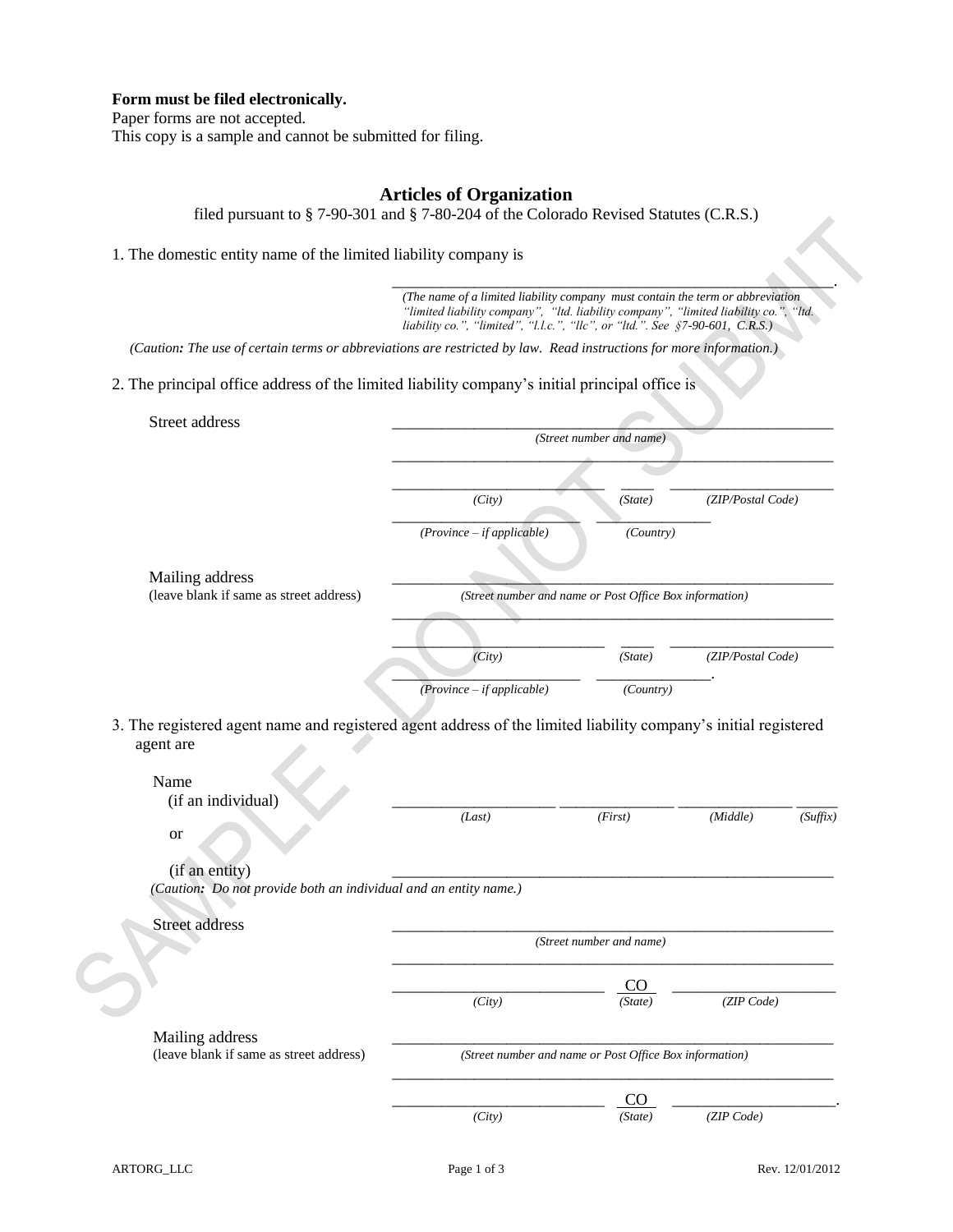*(The following statement is adopted by marking the box.)*

 $\Box$  The person appointed as registered agent has consented to being so appointed.

4. The true name and mailing address of the person forming the limited liability company are

|        |                                                                            |                   | (Suffix)                                                            |
|--------|----------------------------------------------------------------------------|-------------------|---------------------------------------------------------------------|
|        |                                                                            |                   |                                                                     |
|        |                                                                            |                   |                                                                     |
|        |                                                                            |                   |                                                                     |
|        |                                                                            |                   |                                                                     |
|        |                                                                            |                   |                                                                     |
|        |                                                                            |                   |                                                                     |
|        |                                                                            |                   |                                                                     |
|        |                                                                            |                   |                                                                     |
|        |                                                                            |                   |                                                                     |
|        |                                                                            |                   |                                                                     |
|        |                                                                            |                   |                                                                     |
| (City) | (State)                                                                    | (ZIP/Postal Code) |                                                                     |
|        | (Last)<br>(Caution: Do not provide both an individual and an entity name.) | (First)           | (Middle)<br>(Street number and name or Post Office Box information) |

*(If the following statement applies, adopt the statement by marking the box and include an attachment.)* 

 $\Box$  The limited liability company has one or more additional persons forming the limited liability company and the name and mailing address of each such person are stated in an attachment.

5. The management of the limited liability company is vested in

| (Mark the applicable box.)   |
|------------------------------|
| $\Box$ one or more managers. |

or

 $\Box$  the members.

- 6. *(The following statement is adopted by marking the box.)*
	- $\Box$  There is at least one member of the limited liability company.
- 7. *(If the following statement applies, adopt the statement by marking the box and include an attachment.)*

 $\Box$  This document contains additional information as provided by law.

8. *(Caution: Leave blank if the document does not have a delayed effective date. Stating a delayed effective date has significant legal consequences. Read instructions before entering a date.)*

 *(If the following statement applies, adopt the statement by entering a date and, if applicable, time using the required format.)* The delayed effective date and, if applicable, time of this document is/are

*(mm/dd/yyyy hour:minute am/pm)*

## Notice:

Causing this document to be delivered to the Secretary of State for filing shall constitute the affirmation or acknowledgment of each individual causing such delivery, under penalties of perjury, that the document is the individual's act and deed, or that the individual in good faith believes the document is the act and deed of the person on whose behalf the individual is causing the document to be delivered for filing, taken in conformity with the requirements of part 3 of article 90 of title 7, C.R.S., the constituent documents, and the organic statutes, and that the individual in good faith believes the facts stated in the document are true and the document complies with the requirements of that Part, the constituent documents, and the organic statutes.

This perjury notice applies to each individual who causes this document to be delivered to the Secretary of State, whether or not such individual is named in the document as one who has caused it to be delivered.